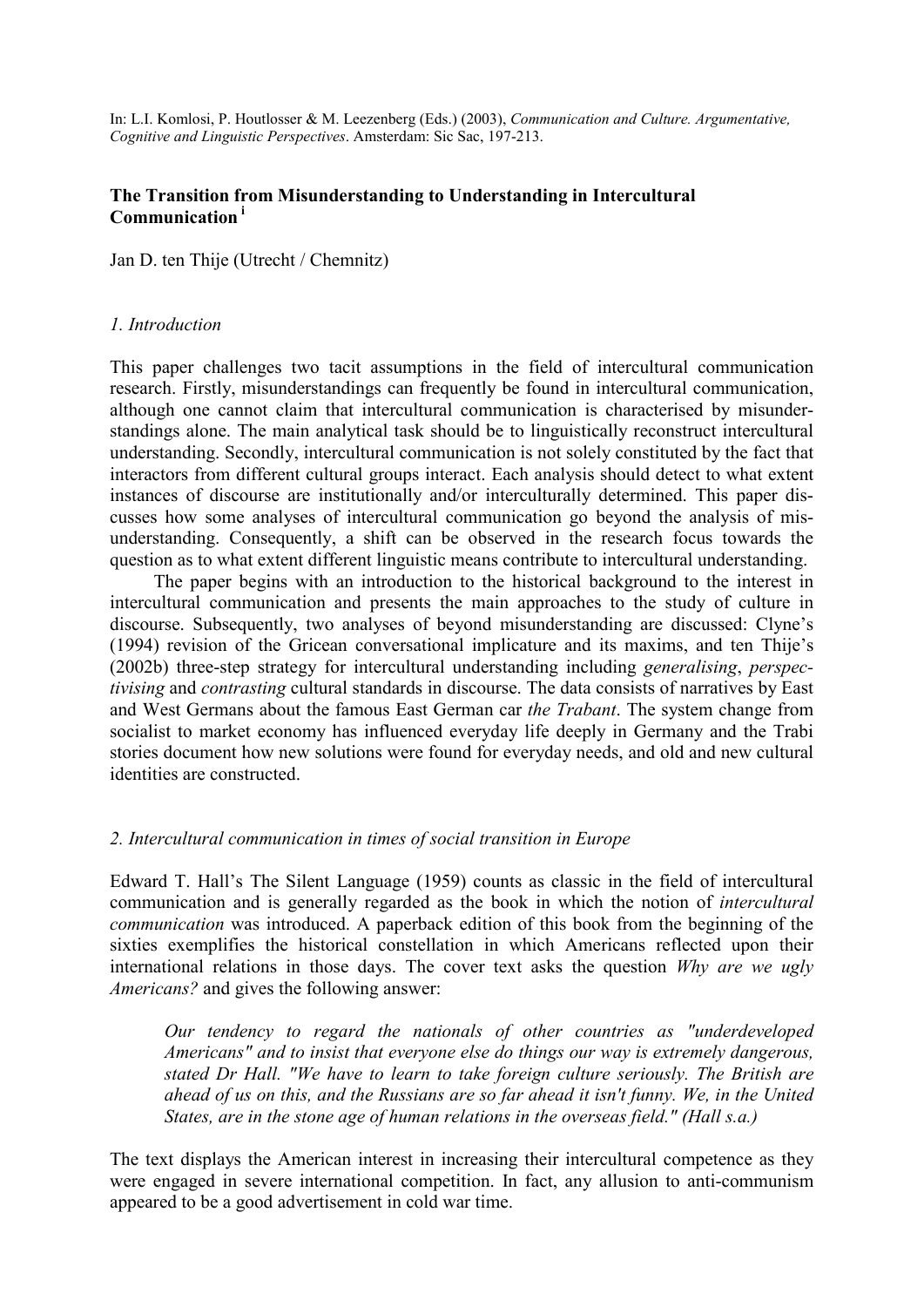Nowadays, the notion of cross-cultural or intercultural communication is no longer connected to anti-communism, but indicates the development towards a global village (Asante & Gudykunst, 1989; Scollon & Scollon, 1995; Ehlich, 1996a; Bolten, 1997). Technological developments in times of globalisation facilitate an economic flourish that is based on direct access to worldwide communication. Müller-Jacquier & ten Thije (2000) discuss five – partly European-specific – characteristics of intercultural communicative developments.

Firstly, the internationalisation of business correlates to supranational changes in property, management and production structures. These innovations involve internal and external communication on every organisational level. Apart from examples of conflicting joint ventures, one finds productive synergy effects in multicultural teams, in which cultural diversity is no longer considered an obstacle but innovative potential. However, citizens (consumers) increasingly condemn the lack of participation on global decision making processes and fight for access to the international scene.

Secondly, *workers' mobility* has increased enormously. On the one hand, expatriates need to be prepared for temporary stays abroad (Kühlmann, 1995). For instance, their culture shock has to be evaluated and taken care of. On the other hand, the migration of workers and their families to European industrial centres is a constant need in times of economic expansion, whereas mobility is impeded by economic depression (Ehlich, 1996b). Multilingualism and multiculturalism determine everyday life in most European cities. Natives are confronted on a daily basis with other languages and cultures when shopping, in school, in administration and at work.

The increasing importance of intercultural communication emerges, furthermore, in the growing willingness and necessity of European nation states to refrain from national and consent to supra-national legislation. After economic co-operation in the fifties, European unification nowadays determines all social institutions. Moreover, Europe's Eastern expansion increases the number of cultures involved. Consequently,  $19<sup>th</sup>$  century standards regarding nation state, national language and national culture are no longer ultimately determinative for social organisation. For example, one has to reflect on the question as to how the European regulations on opening hours determine the various concepts of Sonntag, Sunday, Domenica or le weekend in respective cultures (Müller, 1998).

In reaction to such convergence processes with respect to migration and mobility, one also detects the emergence of a regional and national consciousness as well as the need to express local cultural and linguistic identities. These phenomena manifest themselves in different forms of regional and national folklore, in initiatives to safeguard and maintain national and minority languages and cultures, but also in aggression to foreigners and foreignness. Xenophobia and racism require constant social and legislative action. The development of ethnic stereotypes and prejudices (that may result from international exchange programmes), as well as the construction of multiple identities, determines the relevance of intercultural communication.

Finally, the interest for intercultural communication depends on worldwide political developments. Decolonisation and the system change in Eastern Europe have enabled a new quality in the contacts between the classical poles of North/South and East/West. Traditional political and cultural borders have changed and new forms of migration and mobility (cf. the German Spätaussiedler and Green-Card-Asian) have determined all sectors of trade and industry. However, new (ethnic) borders are also fought for as the Balkan war and the war against terrorism have shown. In sum, international and national institutions - like the UN, the army, police, politics, unions, and schools - acknowledge that they can no longer function properly without taking account of multiculturalism in society.

In sum, these developments show that social transition creates qualitative new cultural constellations, which means that the everyday lives of masses of people are deeply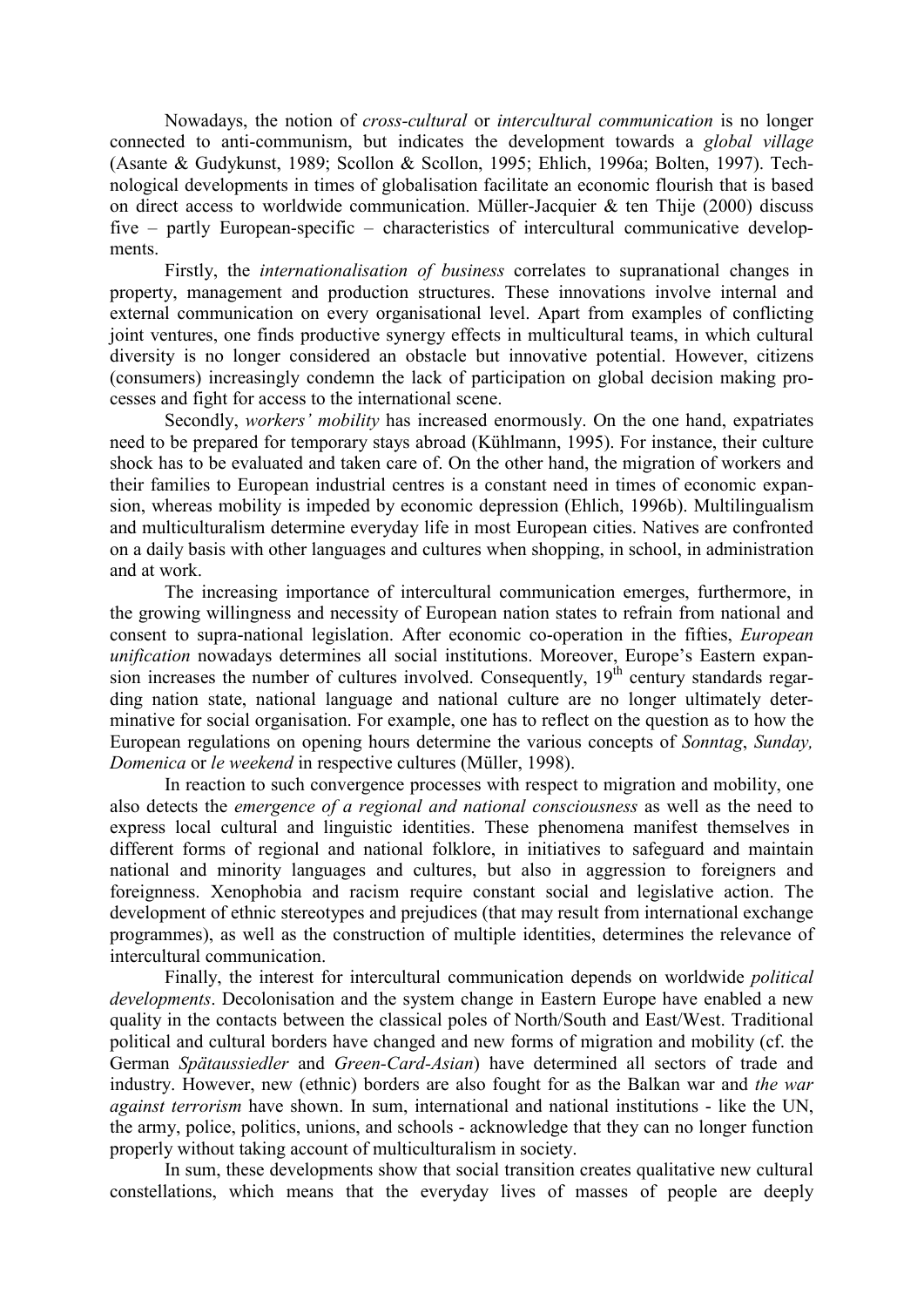interculturally determined. Moreover, various intercultures emerge from cultural contact (ten Thije, 2002a). The management of multiculturalism asks for complex communicative competencies that go beyond ordinary foreign language skills and knowledge about other cultures (Knapp-Potthoff, 1997). The relevance of the soft skill referred to as intercultural competence has brought about various research traditions in several disciplines that emphasise different aspects of intercultural communication.

### 3. Approaches to the study of culture in discourse

Clyne (1994) distinguishes three approaches to studying the role of culture in discourse. The first research tradition concerns the Contrastive Approach. These studies compare native discourse across cultures (c.f. Fisiak, 1983; Wierzbicka, 1991). Their main purpose is to develop universal categories to describe the correspondence and differences between cultures and their languages. On the one hand, the studies aim at fundamental typological linguistic theories; on the other hand, findings are applied in various methods for language teaching. The fundamental issue that has engaged this tradition for a long time concerns the problem of a tertium comparationis, namely the question – in which dimensions can the discourse of two languages be considered equivalent?

The second approach concerns the Interlanguage Approach, which examines the discourse of non-natives in a second language. In the sixties and seventies, analyses focussed on phonological, morpho-syntaxtical and semantic interference (cf. Lado, 1957; Selinker, 1972). More recently, the trans- and interference of pragmatic and discourse phenomena have been analysed (cf. Blum-Kulka et all, 1989).

This paper focuses on the third tradition in particular, the Interactive Inter-cultural Approach. These studies concentrate on the discourse of people of different cultural and linguistic backgrounds interacting either in a lingua franca or in the language of one of the interactors (Clyne, 1994, 3). Müller-Jacquier  $\&$  ten Thije (2000) state that the term intercultural communication should be reserved for this specified field of interest. In fact, intercultural communication should refer to face-to-face communication in intercultural situations. The research in this field of interest initially focused on the reconstruction of misunderstanding and communication breakdown (cf. Gumperz, 1982; Asante & Gudykunst1989; Gudykunst & Kim, 1992). Recently, the focus of attention has shifted to beyond misunderstanding (Clyne, 1994; Sarangi, 1994; Koole & ten Thije, 1994, 2001; ten Thije 2002). The latter analyses not only focus on the determination of cultural and linguistic differences, but also on the detection of the interactive impact of linguistic contrasts. They pursue the question as to how people with different cultural and linguistic backgrounds react to unexpected (re)actions in intercultural discourse. In fact, the research reconstructs how common ground in intercultural discourse or intercultural understanding is brought about and what new discourse structures result from intercultural communication.

#### 4. Misunderstanding in intercultural communication

In order to clarify the initial focus on misunderstandings, four assumptions of the mentalistic concept of culture (Goudenough, 1964) that underlie many of the socio-psychological studies (c.f. Asante & Gudykunst, 1989) are commented upon (see Streeck, 1985; Koole & ten Thije, 1994; Auer, 1999, 209). The mentalistic concept of culture leads to a static view of culture as the content of people's heads.

The first assumption concerns the statement that intercultural communication takes place the very moment people from different cultures/ethnic groups meet. In contrast to this,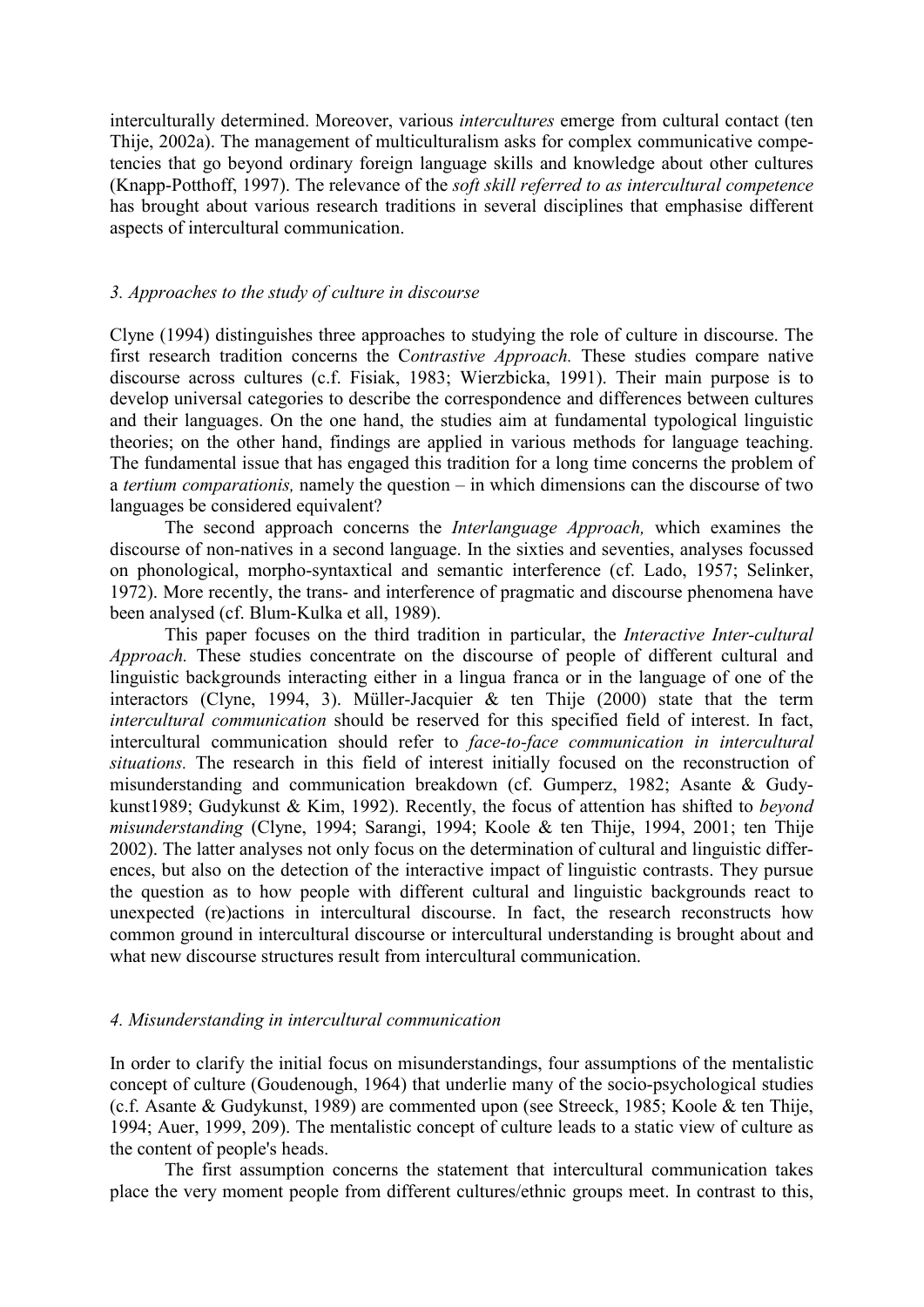one should reflect on the question as to whether the gathering of people from different cultural backgrounds automatically results in intercultural communication. For instance, Sarangi (1994) shows that discourse in intercultural situations could be intercultural, but does not always necessarily have to be so. In fact, each analysis should detect to what extent discourse in intercultural situations is institutionally and/or interculturally determined (cf. Schmitt  $\&$ Keim, 1995). Rehbein (forthcoming) distinguishes one-sided from two-sided intercultural communication, depending on whether interactors reflect upon and change their cultural apparatus.

The second assumption indicates that culture is a collection of propositions about do and don't that can be listed out of context. The vast literature on intercultural business communication illustrates this assumption (cf. Hill, 1995; Richmond, 1995). On the other hand, culture should not only be substantiated in the mind or the heart of the interactors, but also in their interaction. Consequently, analyses of intercultural communication should detect how culture is being actualised in a cultural contact situation.

The third assumption states that when people from different cultures meet, they expect that the other will act as a member of the speaker's own culture. At the same time, they assume that they are unable to adapt to the other's culture, and, therefore, misunderstanding is inevitable. However, people's assumptions regarding cultural sameness are as important as ethnic or cultural prejudgements respecting cultures' foreignness. In fact, people expect foreigners to act foreign and, as Auer (1999, 210) argues, core cultural values regarding face work can be switched off in intercultural communication, since these cultural patterns are thought to be irrelevant for intercultural communication. For instance, Germans often perceive Japanese, contrary to the cultural stereotype, to be impolite.

The last assumption respecting the mentalistic concept states that knowledge transfer about other cultures guarantees successful intercultural communication. This assumption can be traced back in many intercultural training programs, for example, in cultural assimilation programs (e.g. Müller & Thomas, 1991). However, discourse analysis has shown convincingly that even intra-cultural understanding is not automatic and interactors can misunderstand each other on purpose. Therefore, analyses of intercultural discourse should consider the social and institutional constellations and analyse how the so-called 'power' relations between the participants hinder intercultural understanding or cause deliberate misunderstandings.

As well as the mentalistic, a number of other concepts have been elaborated in intercultural communication research, e.g. the behaviouristic (e.g. Boas, 1911), semiotic (e.g. Geertz, 1973) and pragmatic concepts of culture (Rehbein, fc.; for an overview see Sarangi, 1995). Koole & ten Thije (1994) summarise the common characteristics of these concepts as follows: (1) culture is man-made and can be learned, (2) culture is related to human groups instead of to individuals, and (3) culture can be attributed a locus with respect to human activity (either as the activity itself, or as the knowledge presupposed to it, or as the artefacts resulting from this activity). The concepts vary according to the categories they use to denote a collective or human group. Next to the traditional category of nation state one finds notions such as *discourse community* (Knapp Potthoff, 1997), ethnic group (Gumperz 1982; Hinnenkamp, 1989), *Kommunikationsbund* (Clyne, 1994) or *discursive interculture* (Koole & ten Thije 1994; ten Thije 2002a). All these notions focus the member-specific interactive practices of inclusion and exclusion that characterise forms of intercultural discourse under specific social constellations.

As an example of a study that summarises many items of potential intercultural misunderstandings, one could mention Müller-Jacquier (2000). The author presents the framework Linguistic awareness of culture in order to analyse intercultural communicative events. Linguistic awareness of culture implies that people are able to reconstruct original intended actions from the uses of concrete linguistic utterances (Müller-Jacquier, 2000). This framework refers to languages and cultures in different nation states. The items summarise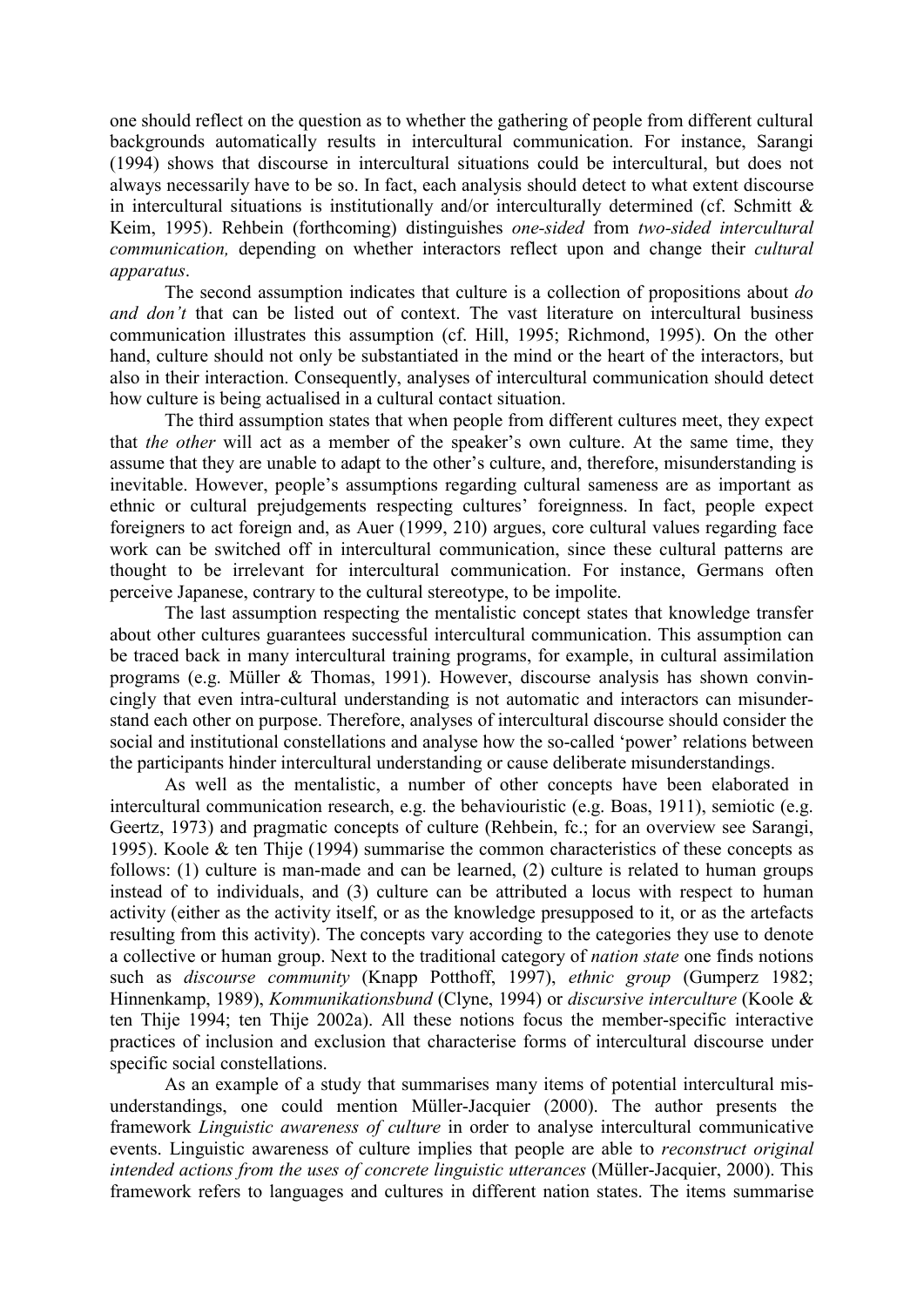relevant analytical categories that result from research in many disciplines, especially ethnomethodology and communication theory. According to Müller-Jacquier (ibid.) misunderstanding may occur in the following items:

- Social Meaning / Lexicon
- Speech Acts / Speech Act Sequences
- Organisation of Conversation: Conventions of Discourse
- Choice of Topic
- Directness / Indirectness
- Register
- Paraverbal Factors
- Non-verbal Means of Expression
- Culture-specific Values / Attitudes
- Culture-specific Behaviour (including Rituals) and Behaviour Sequences

Beginning with the categories from cognitive and social psychology about the cultural specificity of social meaning and lexicon, the framework denotes contrastive pragmatic analyses of speech acts and discourse structure conventions from the first research tradition mentioned above. Subsequently, the framework contains the item of directness versus indirectness from politeness theory (Brown & Levinson, 1987), ending up with insights from the communication research conducted by Hofstede (1991) on different dimensions for comparing cultures, such as power distance and insecurity avoidance.

Although the framework contains an interesting survey on important items of intercultural misunderstanding, it has the weakness of an eclectic model, since categories overlap and do not fit together, as they originate from different theoretical backgrounds. Moreover, the impact that contrasts between communicative conventions in different languages have on the structure of face-to-face interaction in intercultural situations cannot be determined on the basis of this model. In analysing face-to-face interaction in intercultural situations one has to consider that the interactors do not always act as pure representatives of their cultures, but react to the reactions of other actors who speak another language. In fact, analyses within the Contrastive Approach are an important precondition for interactive intercultural research, but do not provide insights into the intercultural discourse structures of face-to-face communication itself.

### 5. Analyses beyond misunderstanding

Linguistic research on intercultural discourse that focuses on beyond misunderstanding reflects on the question as to what extent different linguistic means contribute to intercultural understanding. Within the framework of this paper, two examples will be discussed (for an overview see Bührig  $&$  ten Thije, forthcoming). The first example concerns the controversy as to whether Grice's Cooperative Principle (1975) needs to be applied differently across cultures or whether it is culture-bound and 'mono-centric'. In a second example, the linguistic reconstruction of a specific cultural contact phenomenon, namely perspectivising intercultural discourse, will be discussed (ten Thije, forthcoming).

# 5.1 Grice revisited

The Gricean cooperative implicature counts as an important attempt within the framework of sentence oriented linguistics to take account of the fact that speech acts imply complex and flexible worlds and language knowledge and that their understanding is in fact interactively accomplished. The universality of the conversation implicature and its maxims has been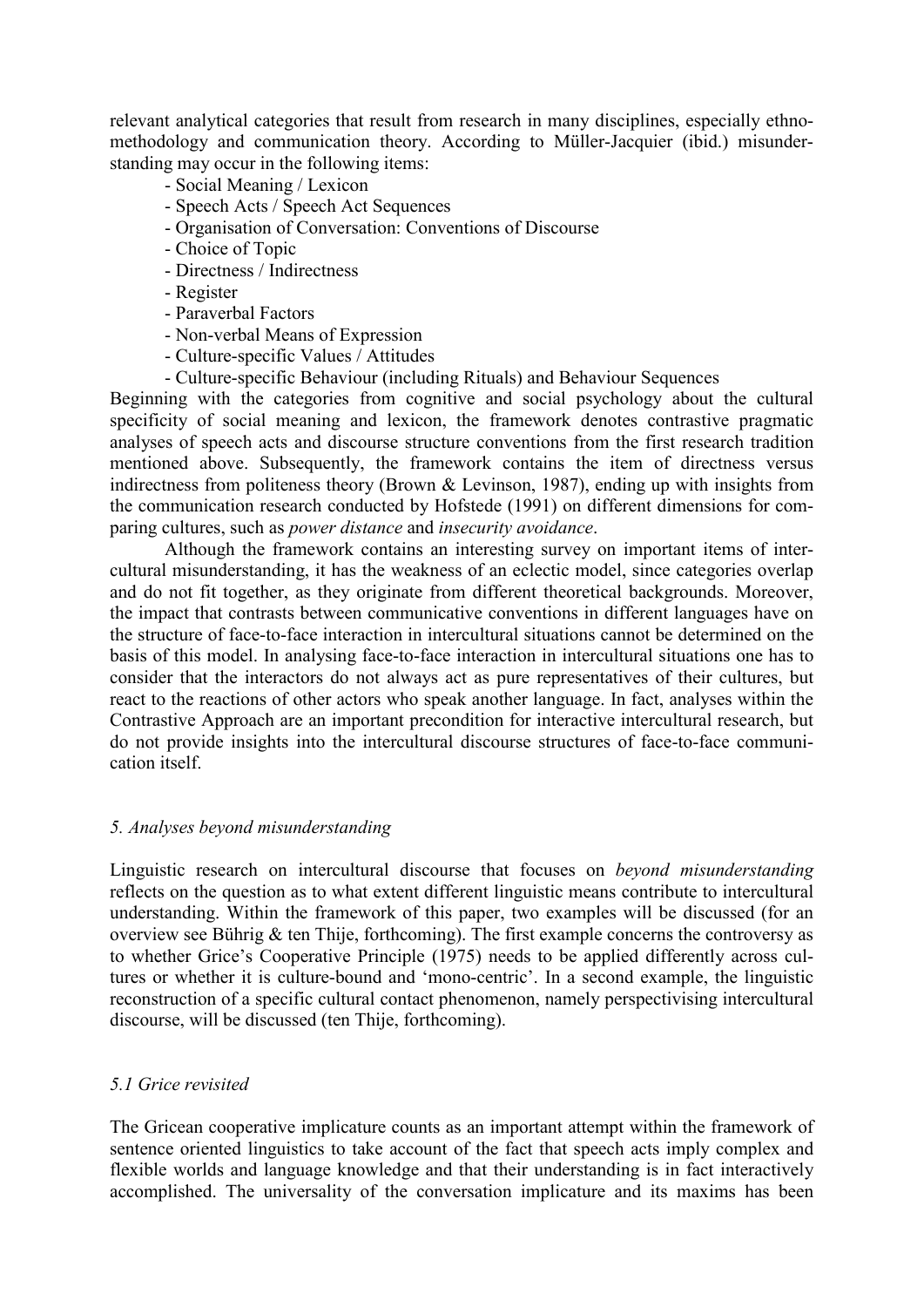discussed extensively (Keenan, 1976). On the basis of a large interactive intercultural study of spontaneous workplace communication of immigrants from diverse backgrounds using English as a lingua franca in Australia, Clyne (1994, 192f) discusses the Gricean theory and reformulates the Gricean maxims in order to assign them a more universal suitability. As Clyne attempts to analyse the role of culture in discourse beyond misunderstanding his reformulations are quoted in full:

The Gricean maxim of Quantity:

Make yourself as informative as is required. Do not make your contribution more informative than is required. (ibid.)

reads as follows in Clyne's revision:

Make your contribution as informative for the purpose of the discourse, within the bounds of the discourse parameters of the given culture parameters (e.g. form/content, oral/literate, rhythm, directionality, concreteness/abstractness). (ibid.)

The maxim of Quality:

Do not say what you believe to be false. Do not say that for which you lack adequate evidence. (ibid.)

sounds in Clyne's revision:

Do not say what you believe to be in opposition to your cultural norms of truth, harmony, charity and/or respect. (ibid.)

The Maxim of Manner *Avoid obscurity of expression* sounds in Clyne's revision:

Do not make it any more difficult to understand than may be dedicated by question of face and authority. (ibid.)

and the sub maxim, Avoid ambiguity, is reformulated to:

Make clear your communicative intent unless this is against the interests of politeness or of maintaining a dignity-driven cultural core value, such as harmony, charity or respect. (ibid.)

The sub maxim *Be brief* is revised to:

Make your contribution the appropriate length required by the nature and purpose of the exchange and the discourse parameters of your culture. (ibid.)

The sub maxim *Be orderly* is revised to:

Structure your discourse according to the requirements of your culture. (ibid.)

Clyne (1994, 194) hopes that these revised maxims will be adaptable for use within any culture. In fact, this revision does not account for intercultural discourse, as Clyne (ibid.)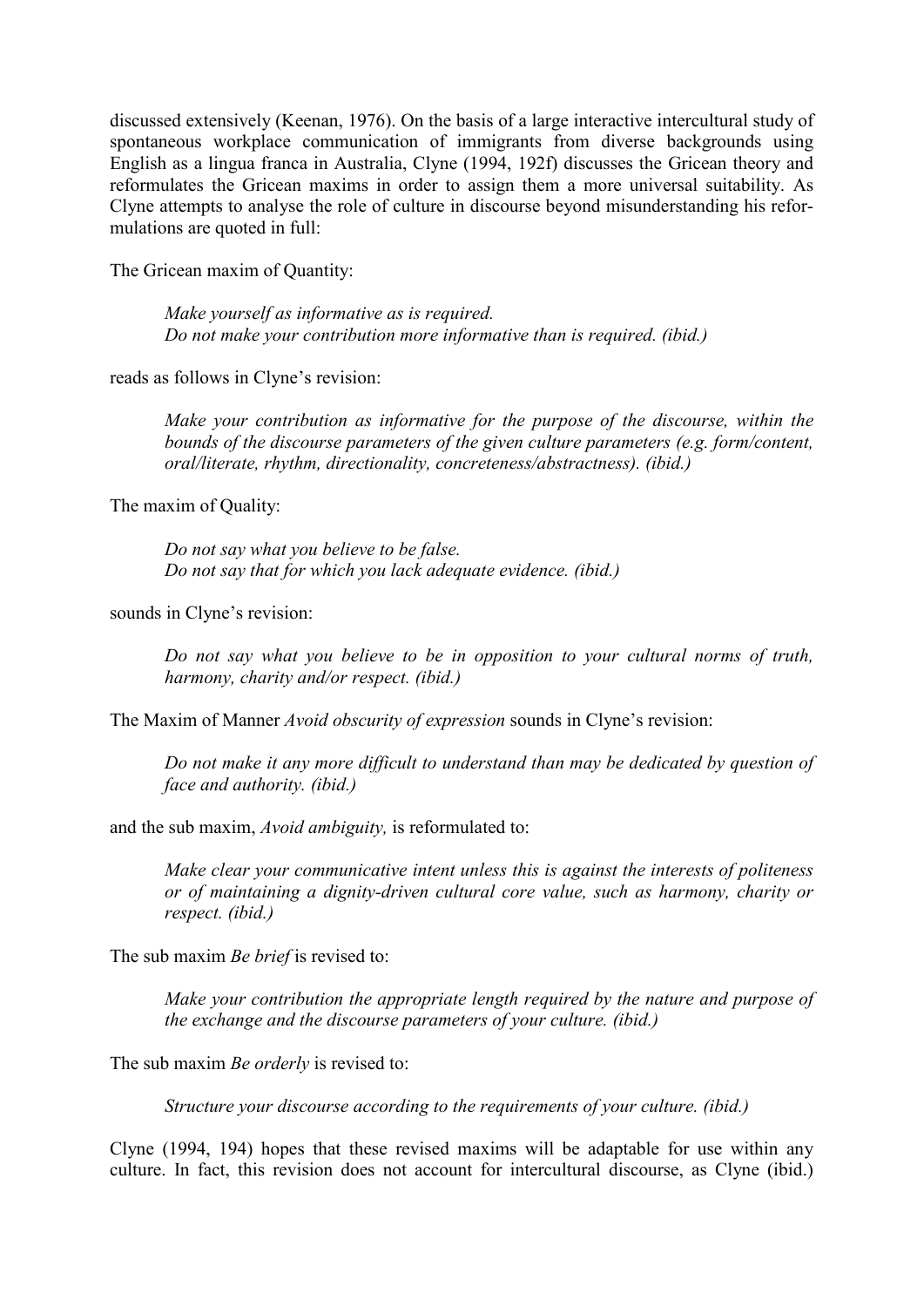emphasises. Consequently, his revision should be considered to be results within the Contrastive Approach (see above).

With respect to the application of the maxims to the analysis of intercultural discourse, Clyne (ibid.) asks the question as to whether the speaker's or hearer's culture should be the determiner of the communication pattern in intercultural discourse. He claims that the dominant culture in the intercultural situation will eventually be accepted as the norm and concludes: "Successful inter-cultural communication is achieved by making the communicative intent very clear and, where possible, being aware of the interlocutor's cultural expectations." (ibid., 195). Therefore, for the sake of intercultural discourse he formulates an additional Maxim of Manner that reads as follows:

In your contribution, take into account anything you know or can predict about the interlocutor's communication expectations. (ibid.)

Although this maxim could be interpreted from the speaker's as well as from the hearer's position, the overall model stays speaker-oriented and, in fact, Clyne's revision collides with the restraints of the single utterance analysis. When the analysis has to detect the responses to reaction in intercultural discourse, one has to analyse stretches of discourse and one needs analytical categories that go beyond the unit of a sentence or an utterance. Furthermore, the revision implies that intercultural understanding can be described on the basis of a homogenous language concept and, consequently, intercultural competence is an addition to the monolingual competence. It is just for these assumptions that Clyne's study marks the boundary between the analyses of misunderstanding and going beyond this.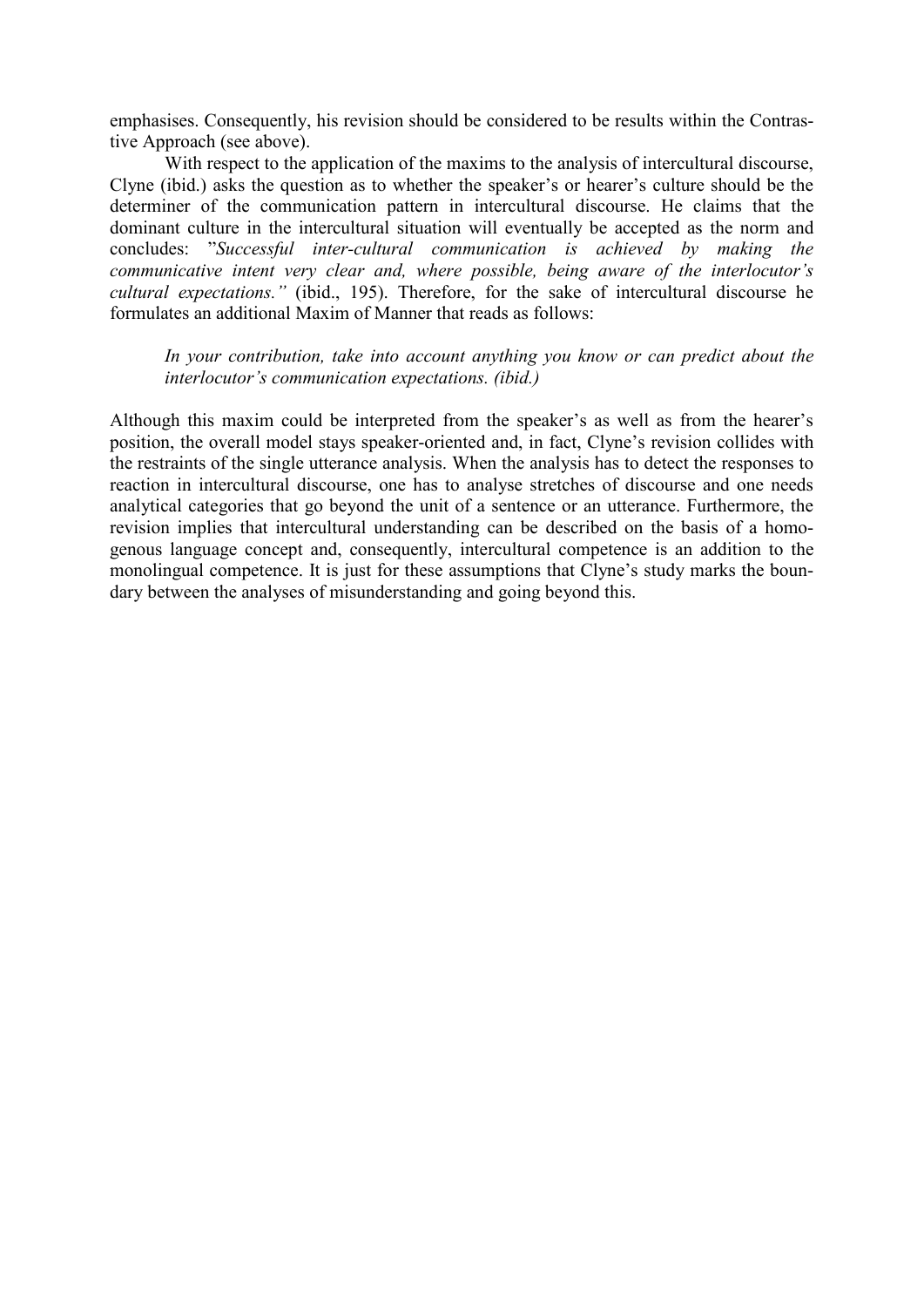### 5.2 Perspectivising intercultural discourse

Bührig & ten Thije (forthcoming) contains an overview of analyses beyond misunderstanding that show how linguistic means, especially reformulation, repair and perspectivising, facilitate intercultural understanding as they enable the interlocutors to reflect on ongoing intercultural discourse and to deal with potential conflicts or to benefit from the synergy of the language and cultural contact.

As an example from this survey, an analysis of ten Thije (2002b) will be presented that can be related to Clyne's addition to the Gricean maxims. Clyne proposes that interactors should display their consideration respecting the communicative expectations of the cultural other in their contributions. It is this process of taking into account the communicative expectations in intercultural discourse that is analysed by ten Thije (2002b). In this respect ten Thije (ibid.) proposes a so-called three-step strategy with the following structure: generalising, perspectivising and contrasting cultures (ibid.). In short, these steps can be determined as follows: by generalising, an interactor considers his utterance as a cultural standard solution; by perspectivising, he locates his utterance in the actual speech situation taking into account cultural standards of the other. By contrasting cultures, the speaker enables the hearer to compare the speaker's cultural standards with his own and attain an adequate interpretation of the discourse.

The example below originates from a research project on biographical stories about the famous East German car the TRABI. The Trabant was, and for some people still is, the symbol of the GDR; it was proclaimed the car of the year 1989 and, after German reunification, it evolved into a cult object which it remains even now. The different names given to this car express various cultural identities, as becomes clear from the names: Wunderwerk, Objekt der Begierde, fahrbarer Untersatz, Stinkkiste, Pappe, Rundgelutschter, Mülltrabi, and Camouflage-Auto. The biographical stories give a very detailed insight into the development of German society, and the East in particular, in the last decades. The system change from socialist to market economy has influenced everyday life deeply and the Trabi stories document how new solutions were found for everyday needs.

On the basis of the Trabi stories one can compare the constitution of common ground in intra-cultural and inter-cultural discourse and, consequently, the reproduction of group boundaries (Barth, 1969). In order to reconstruct these discursive processes, the constellations of the narrative interview were varied according to the following scheme: an East German storyteller told an East German interviewer about his Trabi experiences. A West German told a West German, and a West German was interviewed by an East German. Finally, both East and West German informants told an outsider, a Dutchman, about their experiences. In short, the research is based on a corpus of about fifty interviews, divided into five groups: East-East, East-West, West-West, East-Dutch and West-Dutch. In each group, young people, adults and old people were interviewed. Consequently, it was possible to document how stories are told within one's own cultural group, presupposing common communicative expectations, and how stories are told in intercultural discourse to an outsider with whom it was presupposed there was not so much common knowledge and to whom one had to explain and clarify (cultural) fore knowledge. The following themes were discussed: 'my first Trabi-experience', 'my first Trabi-trip', 'the use of the Trabant in every day life', 'the Trabant in the time of reunification' and 'my last Trabi-trip'. The analysis of the corpus gave the opportunity to examine the processes of the three-step strategy of generalising, perspectivising and contrasting in detail.

In the discourse fragment below, a West German adolescent tells a Dutch adult how she experienced a Trabant for the first time in her youth. East German relatives showed her a photograph with a green Trabant, which was said to be very special and a thing to be very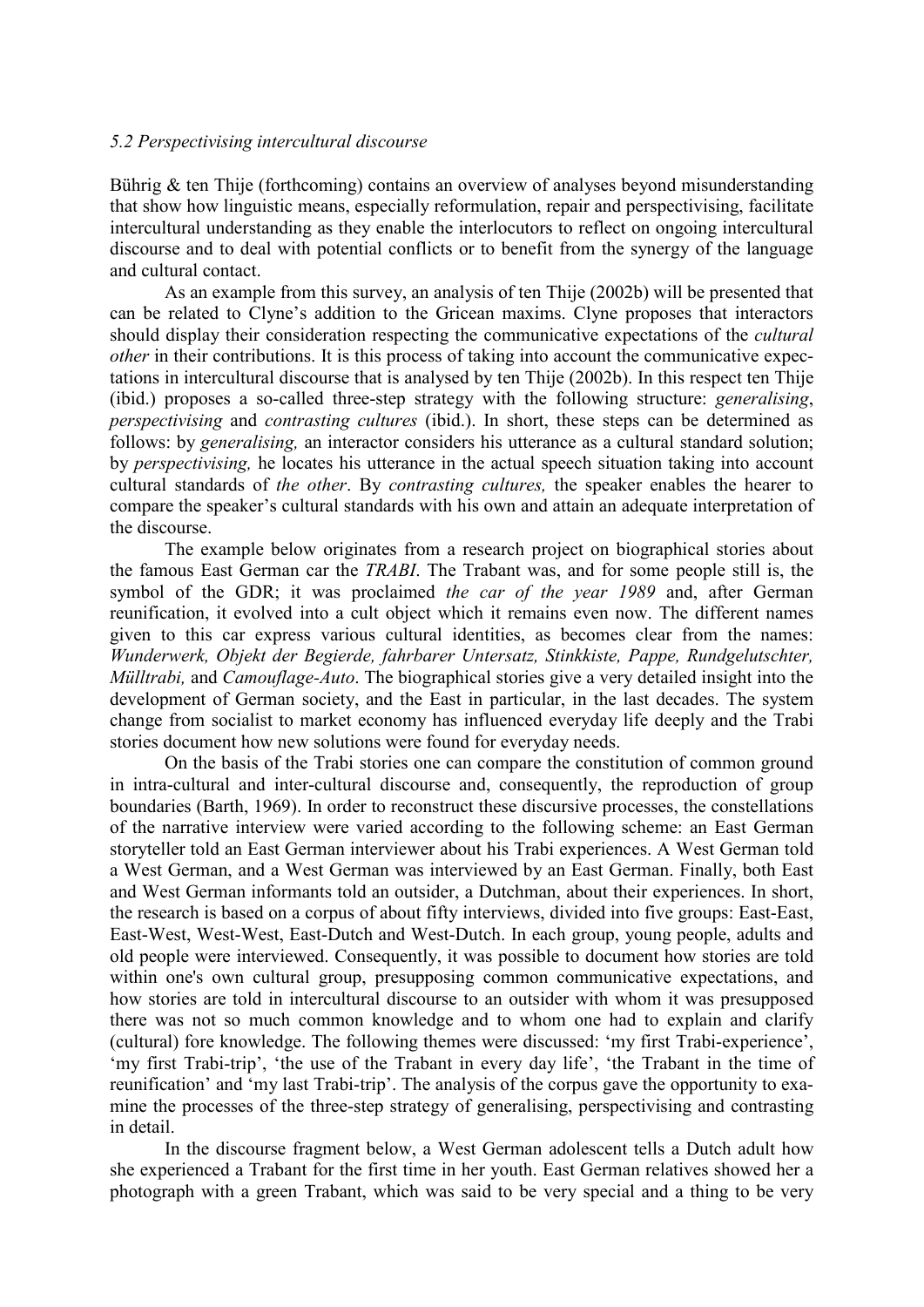proud of, but for her, as a West German, this was totally suspect and strange and she could not understand why they liked the colour that she found simply awful.

It strikes us that her story contains four reformulations on the central assertion about the green colour. On the basis of these four reformulations, the three-step strategy to understand intercultural discourse can be illustrated. This strategy has also been reconstructed in other stories.

```
Discourse fragment (WNJFM1-N1): a green Trabant (ten Thije 2002b.) 
 ∨⊗⊗⊗⊗⊗⊗⊗⊗⊗⊗⊗⊗⊗⊗⊗⊗⊗⊗⊗⊗⊗⊗⊗⊗⊗⊗⊗⊗⊗⊗⊗⊗⊗⊗⊗⊗⊗⊗⊗⊗⊗⊗⊗⊗⊗⊗⊗⊗⊗
 ≥ >∨ _ 
 ≥D ℵ Also daß es die gibt, war schon klar, aber . ähm d/ da ähm 
 ≥ Okay that they exist, that was already clear, but . eh th/ eh 
19ℵ⊗⊗⊗⊗⊗⊗⊗⊗⊗⊗⊗⊗⊗⊗⊗⊗⊗⊗⊗⊗⊗⊗⊗⊗⊗⊗⊗⊗⊗⊗⊗⊗⊗⊗⊗⊗⊗⊗⊗⊗⊗⊗⊗⊗⊗⊗⊗⊗⊗⊗⊗⊗⊗⊗⊗⊗⊗⊗⊗⊗ 
  ∨⊗⊗⊗⊗⊗⊗⊗⊗⊗⊗⊗⊗⊗⊗⊗⊗⊗⊗⊗⊗⊗⊗⊗⊗⊗⊗⊗⊗⊗⊗⊗⊗⊗⊗⊗⊗⊗⊗⊗⊗⊗⊗⊗⊗⊗⊗⊗⊗⊗
 ≥ >∨ _ 
 ≥D ℵ hab ich mich das erste Mal irgendwie so . bewußt oder 
      ≥ then I have for the first time somehow or 
20ℵ⊗⊗⊗⊗⊗⊗⊗⊗⊗⊗⊗⊗⊗⊗⊗⊗⊗⊗⊗⊗⊗⊗⊗⊗⊗⊗⊗⊗⊗⊗⊗⊗⊗⊗⊗⊗⊗⊗⊗⊗⊗⊗⊗⊗⊗⊗⊗⊗⊗⊗⊗⊗⊗⊗⊗⊗⊗⊗⊗⊗ 
  ∨⊗⊗⊗⊗⊗⊗⊗⊗⊗⊗⊗⊗⊗⊗⊗⊗⊗⊗⊗⊗⊗⊗⊗⊗⊗⊗⊗⊗⊗⊗⊗⊗⊗⊗⊗⊗⊗⊗⊗⊗⊗⊗⊗⊗⊗⊗⊗⊗⊗
 ≥ >∨ _ 
 ≥D ℵ wie/ wie soll man das sagen halt wahrgenommen oder das 
 ≥ how/ how should one say became aware or that
 ≥ >∨ /\ 
\geq N \aleph \blacksquare21ℵ⊗⊗⊗⊗⊗⊗⊗⊗⊗⊗⊗⊗⊗⊗⊗⊗⊗⊗⊗⊗⊗⊗⊗⊗⊗⊗⊗⊗⊗⊗⊗⊗⊗⊗⊗⊗⊗⊗⊗⊗⊗⊗⊗⊗⊗⊗⊗⊗⊗⊗⊗⊗⊗⊗⊗⊗⊗⊗⊗⊗ 
 ∨⊗⊗⊗⊗⊗⊗⊗⊗⊗⊗⊗⊗⊗⊗⊗⊗⊗⊗⊗⊗⊗⊗⊗⊗⊗⊗⊗⊗⊗⊗⊗⊗⊗⊗⊗⊗⊗⊗⊗⊗⊗⊗⊗⊗⊗⊗⊗⊗⊗
 ≥D ∨ dann auch/ naja weiß ich nich, das war halt so'n/ Der 
≥ N then also/ yeah I don't know, that was just such a/ It
22ℵ⊗⊗⊗⊗⊗⊗⊗⊗⊗⊗⊗⊗⊗⊗⊗⊗⊗⊗⊗⊗⊗⊗⊗⊗⊗⊗⊗⊗⊗⊗⊗⊗⊗⊗⊗⊗⊗⊗⊗⊗⊗⊗⊗⊗⊗⊗⊗⊗⊗⊗⊗⊗⊗⊗⊗⊗⊗⊗⊗⊗ 
  ∨⊗⊗⊗⊗⊗⊗⊗⊗⊗⊗⊗⊗⊗⊗⊗⊗⊗⊗⊗⊗⊗⊗⊗⊗⊗⊗⊗⊗⊗⊗⊗⊗⊗⊗⊗⊗⊗⊗⊗⊗⊗⊗⊗⊗⊗⊗⊗⊗⊗
-►≥D ∨ war halt irgendwie grün, und die fanden das halt ganz 
≥ N was just somehow green, and they just considered it
23ℵ⊗⊗⊗⊗⊗⊗⊗⊗⊗⊗⊗⊗⊗⊗⊗⊗⊗⊗⊗⊗⊗⊗⊗⊗⊗⊗⊗⊗⊗⊗⊗⊗⊗⊗⊗⊗⊗⊗⊗⊗⊗⊗⊗⊗⊗⊗⊗⊗⊗⊗⊗⊗⊗⊗⊗⊗⊗⊗⊗⊗ 
  ∨⊗⊗⊗⊗⊗⊗⊗⊗⊗⊗⊗⊗⊗⊗⊗⊗⊗⊗⊗⊗⊗⊗⊗⊗⊗⊗⊗⊗⊗⊗⊗⊗⊗⊗⊗⊗⊗⊗⊗⊗⊗⊗⊗⊗⊗⊗⊗⊗⊗
-►≥D ∨ besonders, daß der Großvater da eben 'n grünen 
  ≥ ℵ very special, that Grandfather simply had a green
24ℵ⊗⊗⊗⊗⊗⊗⊗⊗⊗⊗⊗⊗⊗⊗⊗⊗⊗⊗⊗⊗⊗⊗⊗⊗⊗⊗⊗⊗⊗⊗⊗⊗⊗⊗⊗⊗⊗⊗⊗⊗⊗⊗⊗⊗⊗⊗⊗⊗⊗⊗⊗⊗⊗⊗⊗⊗⊗⊗⊗⊗ 
  ∨⊗⊗⊗⊗⊗⊗⊗⊗⊗⊗⊗⊗⊗⊗⊗⊗⊗⊗⊗⊗⊗⊗⊗⊗⊗⊗⊗⊗⊗⊗⊗⊗⊗⊗⊗⊗⊗⊗⊗⊗⊗⊗⊗⊗⊗⊗⊗⊗⊗
  ≥ >∨ 
  ≥D ≥ Trabi hatte, das muß was [1 Besonderes 1] gewesen sein, 
  ≥ ℵ Trabi there, that must have been something special,
25ℵ⊗⊗⊗⊗⊗⊗⊗⊗⊗⊗⊗⊗⊗⊗⊗⊗⊗⊗⊗⊗⊗⊗⊗⊗⊗⊗⊗⊗⊗⊗⊗⊗⊗⊗⊗⊗⊗⊗⊗⊗⊗⊗⊗⊗⊗⊗⊗⊗⊗⊗⊗⊗⊗⊗⊗⊗⊗⊗⊗⊗ 
      Laughing
 ∨⊗⊗⊗⊗⊗⊗⊗⊗⊗⊗⊗⊗⊗⊗⊗⊗⊗⊗⊗⊗⊗⊗⊗⊗⊗⊗⊗⊗⊗⊗⊗⊗⊗⊗⊗⊗⊗⊗⊗⊗⊗⊗⊗⊗⊗⊗⊗⊗⊗
  ≥ >∨ 
 ≥D ≥ von der Farbe her einfach, weil das wohl nich [2 normal 
 ≥ ℵ simply because of the colour, because that was probably
26ℵ⊗⊗⊗⊗⊗⊗⊗⊗⊗⊗⊗⊗⊗⊗⊗⊗⊗⊗⊗⊗⊗⊗⊗⊗⊗⊗⊗⊗⊗⊗⊗⊗⊗⊗⊗⊗⊗⊗⊗⊗⊗⊗⊗⊗⊗⊗⊗⊗⊗⊗⊗⊗⊗⊗⊗⊗⊗⊗⊗⊗ 
2 Laughing 
 ∨⊗⊗⊗⊗⊗⊗⊗⊗⊗⊗⊗⊗⊗⊗⊗⊗⊗⊗⊗⊗⊗⊗⊗⊗⊗⊗⊗⊗⊗⊗⊗⊗⊗⊗⊗⊗⊗⊗⊗⊗⊗⊗⊗⊗⊗⊗⊗⊗⊗
 ≥D ∨ war. 2] Also hier/ Ich weiß das (noch) Haha 
 ≥ ≥ not normal. Thus here/ I do (still) remember it
\geq \chi Laughs
27ℵ⊗⊗⊗⊗⊗⊗⊗⊗⊗⊗⊗⊗⊗⊗⊗⊗⊗⊗⊗⊗⊗⊗⊗⊗⊗⊗⊗⊗⊗⊗⊗⊗⊗⊗⊗⊗⊗⊗⊗⊗⊗⊗⊗⊗⊗⊗⊗⊗⊗⊗⊗⊗⊗⊗⊗⊗⊗⊗⊗⊗ 
  ∨⊗⊗⊗⊗⊗⊗⊗⊗⊗⊗⊗⊗⊗⊗⊗⊗⊗⊗⊗⊗⊗⊗⊗⊗⊗⊗⊗⊗⊗⊗⊗⊗⊗⊗⊗⊗⊗⊗⊗⊗⊗⊗⊗⊗⊗⊗⊗⊗⊗
  ≥ >∨ 
 ≥D ≥ [3 das is (sozusagen/) alles so Sachen, die mir so ≥ K that is (so to sav/) all such things, that were
 \geq N that is (so to say/)
28ℵ⊗⊗⊗⊗⊗⊗⊗⊗⊗⊗⊗⊗⊗⊗⊗⊗⊗⊗⊗⊗⊗⊗⊗⊗⊗⊗⊗⊗⊗⊗⊗⊗⊗⊗⊗⊗⊗⊗⊗⊗⊗⊗⊗⊗⊗⊗⊗⊗⊗⊗⊗⊗⊗⊗⊗⊗⊗⊗⊗⊗ 
     3 Laughing and raising her voice 
  ∨⊗⊗⊗⊗⊗⊗⊗⊗⊗⊗⊗⊗⊗⊗⊗⊗⊗⊗⊗⊗⊗⊗⊗⊗⊗⊗⊗⊗⊗⊗⊗⊗⊗⊗⊗⊗⊗⊗⊗⊗⊗⊗⊗⊗⊗⊗⊗⊗⊗
  ≥ >∨ ! 
  ≥D ≥ völlig suspekt/ 3] un mir als/ als West- 
  ≥ ℵ completely suspicious for me/ and for me as/ just as a West
29ℵ⊗⊗⊗⊗⊗⊗⊗⊗⊗⊗⊗⊗⊗⊗⊗⊗⊗⊗⊗⊗⊗⊗⊗⊗⊗⊗⊗⊗⊗⊗⊗⊗⊗⊗⊗⊗⊗⊗⊗⊗⊗⊗⊗⊗⊗⊗⊗⊗⊗⊗⊗⊗⊗⊗⊗⊗⊗⊗⊗⊗ 
  ∨⊗⊗⊗⊗⊗⊗⊗⊗⊗⊗⊗⊗⊗⊗⊗⊗⊗⊗⊗⊗⊗⊗⊗⊗⊗⊗⊗⊗⊗⊗⊗⊗⊗⊗⊗⊗⊗⊗⊗⊗⊗⊗⊗⊗⊗⊗⊗⊗⊗
  ≥D ∨ deutschem halt, völlig fremd war'n, weil . die so stolz 
≥ N german, that were completely strange because . they were
30ℵ⊗⊗⊗⊗⊗⊗⊗⊗⊗⊗⊗⊗⊗⊗⊗⊗⊗⊗⊗⊗⊗⊗⊗⊗⊗⊗⊗⊗⊗⊗⊗⊗⊗⊗⊗⊗⊗⊗⊗⊗⊗⊗⊗⊗⊗⊗⊗⊗⊗⊗⊗⊗⊗⊗⊗⊗⊗⊗⊗⊗ 
  ∨⊗⊗⊗⊗⊗⊗⊗⊗⊗⊗⊗⊗⊗⊗⊗⊗⊗⊗⊗⊗⊗⊗⊗⊗⊗⊗⊗⊗⊗⊗⊗⊗⊗⊗⊗⊗⊗⊗⊗⊗⊗⊗⊗⊗⊗⊗⊗⊗⊗
  ≥ >∨ 
-►≥D ≥ war'n, daß der diese [4 komische grüne Farbe, 4] die 
≥ N so proud, that it had this funny green colour, that
31ℵ⊗⊗⊗⊗⊗⊗⊗⊗⊗⊗⊗⊗⊗⊗⊗⊗⊗⊗⊗⊗⊗⊗⊗⊗⊗⊗⊗⊗⊗⊗⊗⊗⊗⊗⊗⊗⊗⊗⊗⊗⊗⊗⊗⊗⊗⊗⊗⊗⊗⊗⊗⊗⊗⊗⊗⊗⊗⊗⊗⊗ 
     4 laughing
```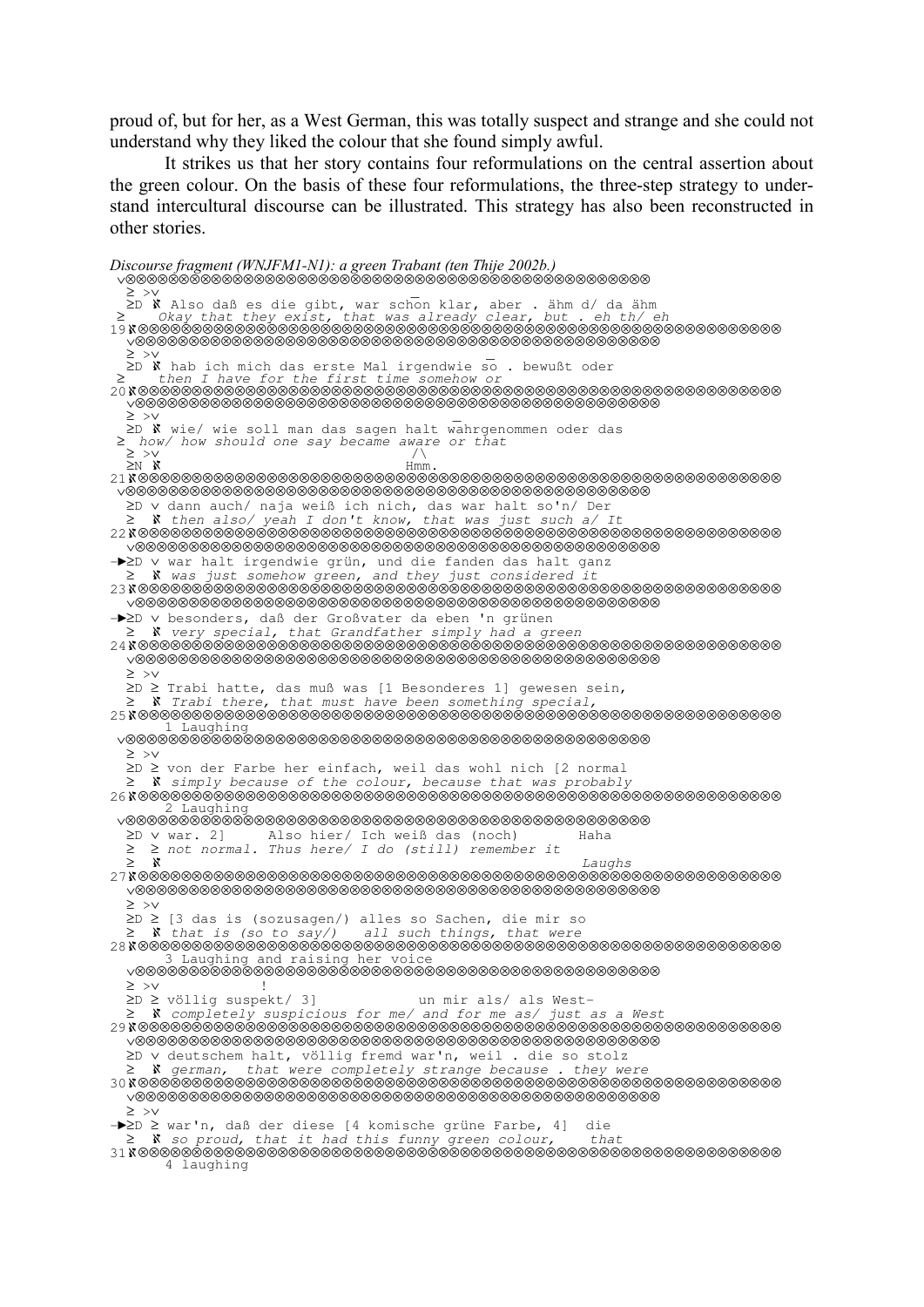```
 ∨⊗⊗⊗⊗⊗⊗⊗⊗⊗⊗⊗⊗⊗⊗⊗⊗⊗⊗⊗⊗⊗⊗⊗⊗⊗⊗⊗⊗⊗⊗⊗⊗⊗⊗⊗⊗⊗⊗⊗⊗⊗⊗⊗⊗⊗⊗⊗⊗⊗
  ≥ >∨ 
  ≥D ≥ ich einfach [5 furchtbar häßlich fand 5] Hh hh hh haha 
 ≥ ≥ I simply found terribly ugly
\geq N Laughs
  ≥N ∨ Ha hahaha 
 ≥ ℵ Laughs
32ℵ⊗⊗⊗⊗⊗⊗⊗⊗⊗⊗⊗⊗⊗⊗⊗⊗⊗⊗⊗⊗⊗⊗⊗⊗⊗⊗⊗⊗⊗⊗⊗⊗⊗⊗⊗⊗⊗⊗⊗⊗⊗⊗⊗⊗⊗⊗⊗⊗⊗⊗⊗⊗⊗⊗⊗⊗⊗⊗⊗⊗ 
     5 Laughing 
  ∨⊗⊗⊗⊗⊗⊗⊗⊗⊗⊗⊗⊗⊗⊗⊗⊗⊗⊗⊗⊗⊗⊗⊗⊗⊗⊗⊗⊗⊗⊗⊗⊗⊗⊗⊗⊗⊗⊗⊗⊗⊗⊗⊗⊗⊗⊗⊗⊗⊗
  ≥ >∨ 
-►≥D ≥ [6 So'n bißchen/ 6] also dieses komische Grün hatten, 
                      well had this funny green,
33ℵ⊗⊗⊗⊗⊗⊗⊗⊗⊗⊗⊗⊗⊗⊗⊗⊗⊗⊗⊗⊗⊗⊗⊗⊗⊗⊗⊗⊗⊗⊗⊗⊗⊗⊗⊗⊗⊗⊗⊗⊗⊗⊗⊗⊗⊗⊗⊗⊗⊗⊗⊗⊗⊗⊗⊗⊗⊗⊗⊗⊗ 
6 Still laughing 
 ∨⊗⊗⊗⊗⊗⊗⊗⊗⊗⊗⊗⊗⊗⊗⊗⊗⊗⊗⊗⊗⊗⊗⊗⊗⊗⊗⊗⊗⊗⊗⊗⊗⊗⊗⊗⊗⊗⊗⊗⊗⊗⊗⊗⊗⊗⊗⊗⊗⊗
 ≥ >∨ _ ! 
 ≥D ℵ und die fanden das ganz klasse und 
 ≥ and they liked that very much and 
33ℵ⊗⊗⊗⊗⊗⊗⊗⊗⊗⊗⊗⊗⊗⊗⊗⊗⊗⊗⊗⊗⊗⊗⊗⊗⊗⊗⊗⊗⊗⊗⊗⊗⊗⊗⊗⊗⊗⊗⊗⊗⊗⊗⊗⊗⊗⊗⊗⊗⊗⊗⊗⊗⊗⊗⊗⊗⊗⊗⊗⊗ 
  ∨⊗⊗⊗⊗⊗⊗⊗⊗⊗⊗⊗⊗⊗⊗⊗⊗⊗⊗⊗⊗⊗⊗⊗⊗⊗⊗⊗⊗⊗⊗⊗⊗⊗⊗⊗⊗⊗⊗⊗⊗⊗⊗⊗⊗⊗⊗⊗⊗⊗
 ≥ >∨ _ 
 ≥D ℵ ich konnt das gar nich so/ so nachvollziehn. Das is so 
 ≥ I could not understand that at all. That is 
34ℵ⊗⊗⊗⊗⊗⊗⊗⊗⊗⊗⊗⊗⊗⊗⊗⊗⊗⊗⊗⊗⊗⊗⊗⊗⊗⊗⊗⊗⊗⊗⊗⊗⊗⊗⊗⊗⊗⊗⊗⊗⊗⊗⊗⊗⊗⊗⊗⊗⊗⊗⊗⊗⊗⊗⊗⊗⊗⊗⊗⊗ 
  ∨⊗⊗⊗⊗⊗⊗⊗⊗⊗⊗⊗⊗⊗⊗⊗⊗⊗⊗⊗⊗⊗⊗⊗⊗⊗⊗⊗⊗⊗⊗⊗⊗⊗⊗⊗⊗⊗⊗⊗⊗⊗⊗⊗⊗⊗⊗⊗⊗⊗
  ≥ >∨ _ 
  ≥D ℵ mein erstes . bewußtes Erlebnis irgendwie so, 
 ≥ my first experience I somehow can recall
35ℵ⊗⊗⊗⊗⊗⊗⊗⊗⊗⊗⊗⊗⊗⊗⊗⊗⊗⊗⊗⊗⊗⊗⊗⊗⊗⊗⊗⊗⊗⊗⊗⊗⊗⊗⊗⊗⊗⊗⊗⊗⊗⊗⊗⊗⊗⊗⊗⊗⊗⊗⊗⊗⊗⊗⊗⊗⊗⊗⊗⊗
```
The fragment displays the main characteristics of biographical story telling. According to criteria put forward by Rehbein (1982) the discourse is a story since it contains a series of assertions with a steering evaluation process ending up in a final judgement (point). The complete analysis cannot be discussed in detail in this paper but the focus will be on the four reformulations of the core assertion about the green colour that shows the three-step strategy for intercultural understanding.

The storyteller begins the story by introducing the persons, the car and the birthday party. Then she mentions the central event by saying:

Der war grün und die fanden das besonders, daß der Großvater 'n grünen Trabi hatte. It was green, and they considered it very special that Grandfather had a green Trabi

Subsequently, she generalises this event within the culture of her East German relatives. Thereby, she realises the first step of the three-step strategy by saying:

Das muß was Besonderes gewesen sein von der Farbe her, weil das nicht normal war. That must have been something special because of the colour, because that was not normal.

In the second step she considers the whole event from her own position as she judges it to be strange. In addition, she indicates her own position with means of the formulation *mir als* Westdeutscher. She says:

Alles Sachen, die mir suspekt und mir als Westdeutscher fremd waren. All things that were completely suspicious for me and strange for me as West German.

In the third step, she contrasts the judgement from her own and from the foreign culture. This foreign judgement contains the central point of the story which, according to Rehbein (1982), could be considered as the *scandalon* of the story. By formulating the *scandalon* the hearer understands why the story is actually being told (Bührig, 1996, 137). The storyteller says: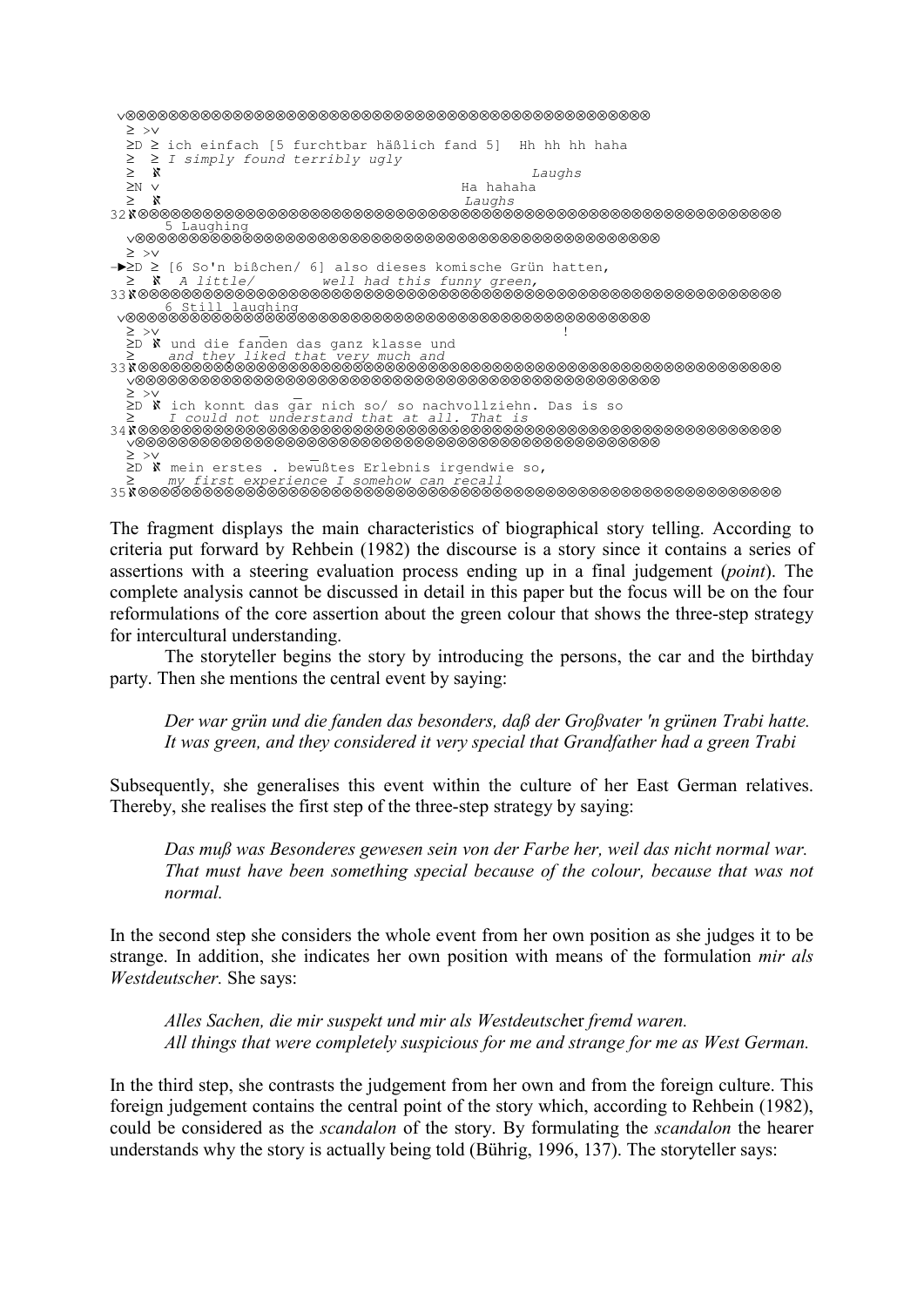Weil die stolz waren, daß der diese komische grüne Farbe hatte, die ich furchtbar häßlich fand. Because they were proud that it had this funny green colour that I found terribly ugly.

So far, the interviewer has not reacted verbally. Now he joins in by laughing and realises the hearer part of story telling. He thereby shows that he likes the story. Subsequently, the teller finishes the story by summarising the result and by returning to the initial question. She says:

Die fanden das klasse und ich konnte das nicht nachvollziehen. Das ist mein erstes bewußtes Erlebnis. They liked it very much and I could not understand it at all. That is the first experience

I can recall

In sum, this reconstruction shows how the storyteller *generalises*, subsequently *perspectivises* the event and finally contrasts both judgements on the event. By so doing, she enables the hearer to understand the story properly. The function of this three-step strategy in this example could be summarised as follows: the point of the story contains a very negative judgement on Trabants. As a consequence, the storyteller runs the risk that this negative judgement will be transferred to her East German relatives and in the end to the entire GDR. That means that she could be regarded as someone who transmits negative East German images. On the contrary, she does not transmit this image as overall image, but only as a judgement from a certain historical position, that is from the position of a West German adolescent before German unification.

The second step in the strategy of perspectivising is decisive in this respect. From other analyses on perspectivising it is known that formulations as "Also hier / ich weiß das noch" (Thus here/ I do (still) remember it) and "sozusagen" (so to say), and laughing contribute to perspectivising (Bredel, 1999). In the execution of the three-step strategy the storyteller ensures the hearer gains an adequate interpretation by generalising, perspectivising and contrasting the included cultural standards. As a result, the thread of negative selfpresentation by the storyteller is minimised. In fact, she presents herself as a good storyteller as well as an interculturally competent person.

In conclusion, this fragment contains an example of perspectivising: the negative judgement about the colour is not an absolute one, but its validity is decreased by specifying the speaker's cultural position, that means as a West German. From other stories, it is known that the East German excitement about the colour had to do with the fact that this green colour was not available in the GDR and that the car was painted with, as they called it, west paint.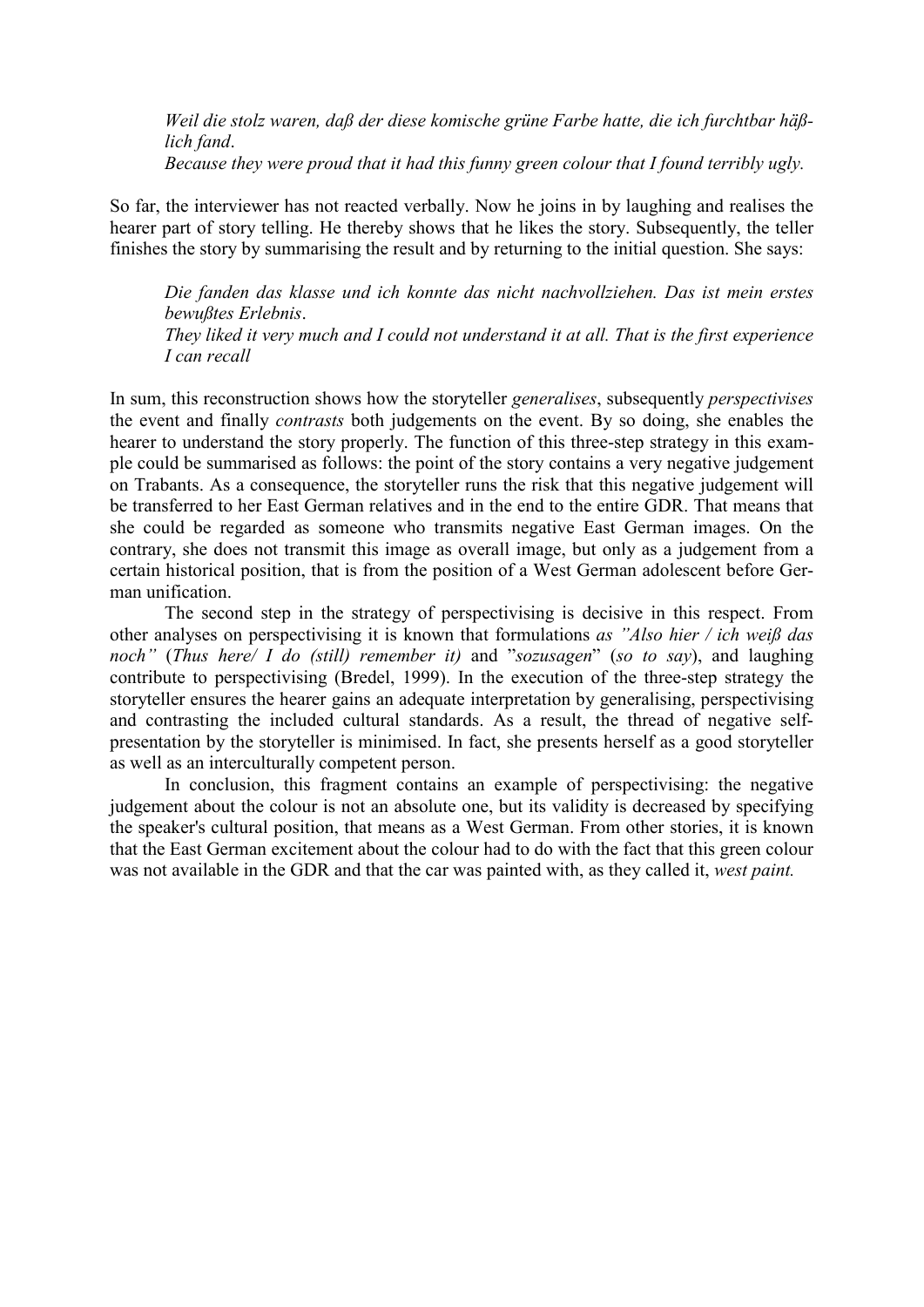#### 6. Conclusion

The field of interest of intercultural communication research should be limited to face-to-face communication in intercultural situations. Clearly, studies within the Contrastive and Interlanguage Approach on the role of culture in discourse contribute to the analysis of intercultural communication. However, in order to develop a clear description of the coherent research subject these studies should not be called intercultural research. It would be more suitable to name them *research on discourse in culture contact* or, as Clyne (1994) proposes, studies on the role of culture in discourse.

Within the limitation of the field of interest of face-to-face interaction in intercultural situations the following topics can be and need to be studied, if the linguistic consequences of the social transition in Europe are to be taken seriously:

- interactional constitution of cultural / ethnic identity
- the structure of non-professional interpreting
- international lingua franca communication
- interaction between 'intercultural couples'
- structures of code switching and code mixing
- receptive multilingualism
- perspectivising intercultural communication
- the emergence of intercultures
- intercultural communication in virtual space (intercultural *netiquette*)

In conclusion, this paper has documented a shift of focus within the Interactive Intercultural Approach going beyond misunderstanding. The revision of the Gricean maxims by Clyne (1994) marks the transition which leads from the analysis of misunderstandings towards the analysis of intercultural understanding. The analysis of the three-step strategy of ten Thije (2002b) exemplifies how various linguistic means can be functionalised for intercultural understanding.

This change has important theoretical consequences for the focus and purposes of future linguistic research. According to theories on code switching and multilingualism, one should no longer assume that the monolingual speaker in a homogeneous speech community is the unmarked case, but replace this additive conception with the idea of an integrated bi- or multilingual competency (Lüdi & Py, 1984; Milroy & Muysken, 1995). Consequently, one should take the bilingual interlocutor in intercultural discourse as the starting point and consider various stages in the development of bilingual competence. For instance, one could transfer the theory of a dual focus model from code switching research (Franceschini, 1998) to an analysis of intercultural understanding and, consequently, contribute to a functional language theory concerning bi- and multilingual competencies.

#### Referenzen

- Asante, M. K. & Gudykunst, W. B. (1989). Handbook of International and Intercultural Communication. Newbury Park, CA: Sage Publications.
- Auer, P. (1999). Sprachliche Interaktion. Eine Einführung anhand von 22 Klassikern. Tübingen: Niemeyer.
- Barth, F. (1969). Introduction. In F. Barth (ed.). Ethnic Groups and Boundaries. The Social Organisation of Cultural Difference. Bergen / Oslo: Universitetsforlaget, 9-39.
- Blommaert, J. (1991). How much culture is there in intercultural communication? In Blommaert, J. & Verschueren, S. (eds.). The Pragmatics of International and Intercultural Communication. Amsterdam / Philadelphia: Mouton, 13-32.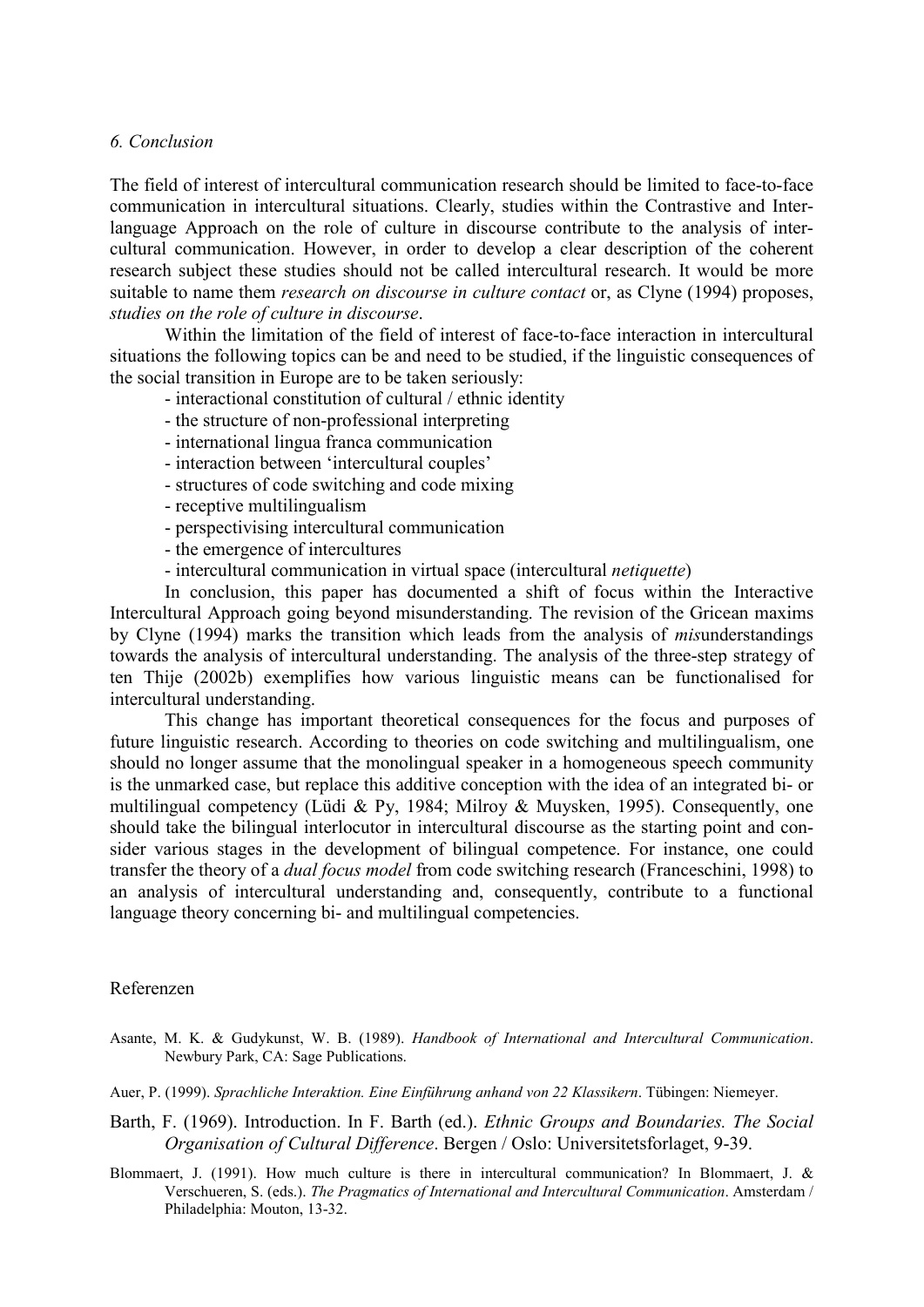- Blum-Kulka, S., House, J. & Kasper, G. (eds.) (1989). Cross-cultural Pragmatics: Requests and Apologies. Norwood, NJ: Ablex Publishing Corporation.
- Boas, F. (1911). Handbook of the American Indian Languages. (BAE-B 40, part I) Washington D.C.: Smithsonian Institution.
- Bolten, J. (1997). Interkulturelle Wirtschaftskommunikation. In R. Walter (ed.). Wirtschaftswissenschaften: Eine Einführung. Paderborn etc.: Schöningh, 469-497.
- Bredel, U. (1999). Erzählen im Umbruch. Studien zur narrativen Verarbeitung der Wende 1989. Tübingen: Stauffenburg.
- Brown, P. & Levinson, S. (1987). Politeness. Some Universals in Language Usage. Cambridge: Cambridge University Press.
- Bührig, K. (1996). Reformulierende Handlungen. Zur Analyse sprachlicher Adaptierungsprozesse in institutioneller Kommunikation. Tübingen: Narr.
- Bührig, K. & Thije, J.D. ten (forthcoming). Diskurspragmatische Beschreibungsmodelle. In U. Ammon et al. (eds.). Sociolinguistics – Soziolinguistik. An International Handbook of the Science of Language and Society. 2nd edition, Berlin: de Gruyter.
- Bührig, K. & Thije, J.D. ten (eds.) (forthcoming). Beyond Misunderstanding. The Linguistic Analysis of Intercultural Communication. Amsterdam: Benjamins.
- Casmir, F. & Asuncion-Lande, N.C. (1988). Intercultural Communication Revisited: Conceptualization, Paradigm Building, and Methodological Approaches. Communication Yearbook 12, 278-309.
- Clyne, M. (1994). Inter-cultural Communication at Work. Cultural Values in Discourse. Cambridge: Cambridge University Press.
- Ehlich, K. (1996a). Interkulturelle Kommunikation. In H. Goebl et al. (1996). Kontaktlinguistik. Ein internationales Handbuch zeitgenössischer Forschung. Berlin / New York: de Gruyter, 920-931.
- Ehlich, K. (1996b). Migration. In H. Goebl et al. (1996). Kontaktlinguistik. Ein internationales Handbuch zeitgenössischer Forschung. Berlin / New York: de Gruyter, 180-193.
- Fisiak, J. (ed.) (1983). Contrastive Linguistics. Prospects and Problems. Berlin: Mouton.
- Franceschini, R. (1998). Code-switching and the notion of code in linguistics. Proposals for a dual focus model. In P. Auer (ed.). Code-switching in Conversation. Language, Interaction and Identity. London / New York: Routledge, 51-76.
- Geertz, C. (1993 [1973]). The Interpretation of Cultures. Selected Essays. London: Fontana Press.
- Goodenough, W.H. (1964). Cultural Anthropology and Linguistics. In D.H. Hymes (ed.). Language in Culture and Society: A Reader in Linguistics and Anthropology. New York: Harper & Row, 36-39.
- Grice, P. (1975). Logic and conversation. In P. Cole & J. Morgan (eds.). Syntax and Semantics 3: Speech Acts. New York etc.: Academic Press, 41-58.
- Gudykunst, W.B. & Kim, Y.Y. (1992). Communicating with Strangers. An Approach to Intercultural Communication. New York: McGraw-Hill.
- Gumperz, J. J. (1982). Discourse Strategies. Cambridge: Cambridge University Press.
- Hall, E.T. (s.a.; 1981 [1959]). The Silent Language. New York etc.: Doubleday.
- Hill, R. (1995). We Europeans. Brussels: Europublications.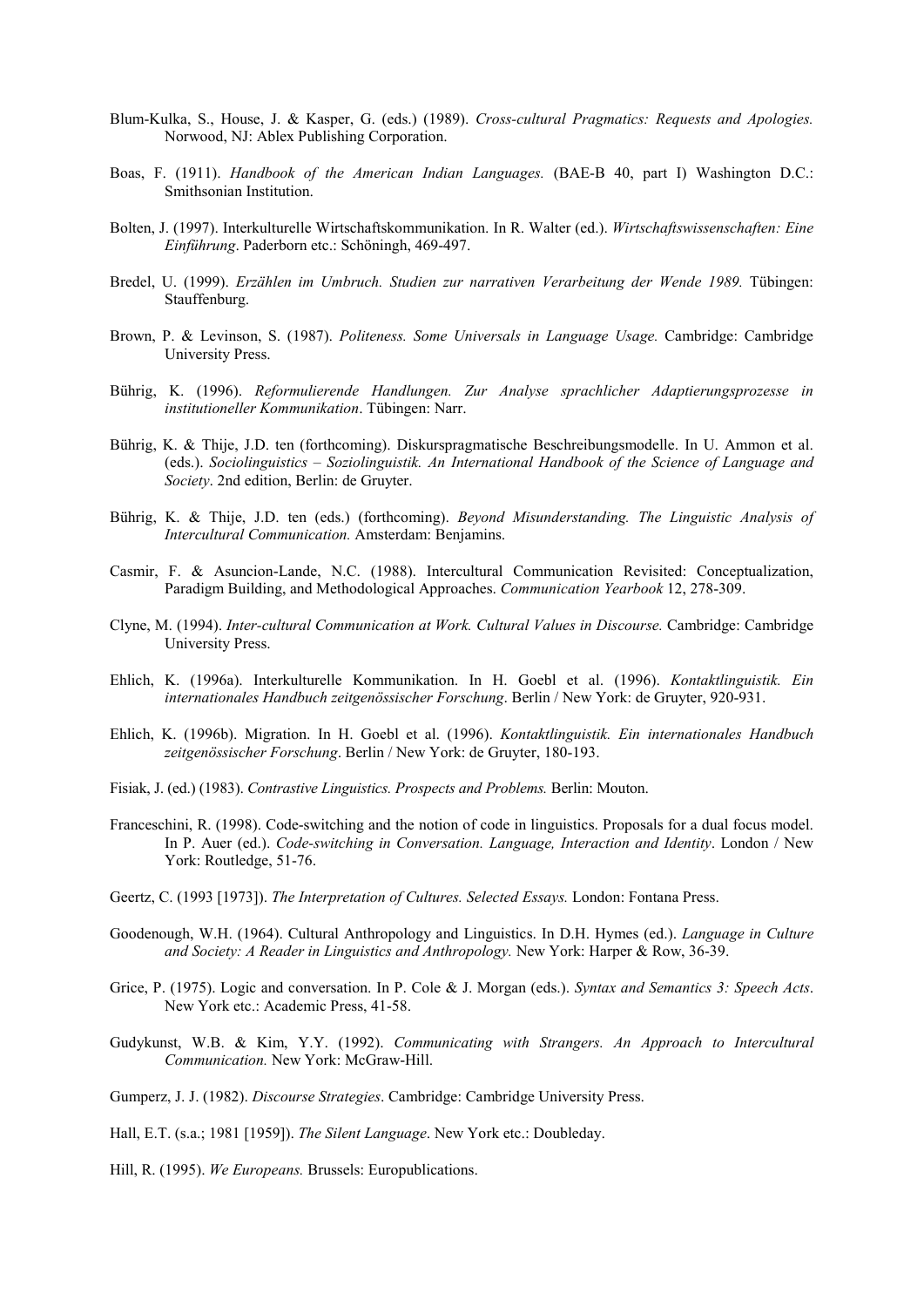- Hinnenkamp, V. (1989). Interaktionale Soziolinguistik und interkulturelle Kommunikation: Gesprächsmanagement zwischen Deutschen und Türken. Tübingen: Niemeyer.
- Hofstede, G. (1991). Cultures and Organizations. Software of the Mind. London: McGraw.
- Keenan, E.O. (1976). On the universality of conversational implicature. *Language in Society* 5, 67-80.
- Knapp-Potthoff, A. (1997). Interkulturelle Kommunikationsfähigkeit als Lernziel. In A. Knapp-Potthoff & M. Liedke (eds.). Aspekte interkultureller Kommunikationsfähigkeit. München: iudicium, 181-205.
- Koole, T. & Thije, J.D. ten (1994). The Construction of Intercultural Discourse. Team Discussions of Educational Advisers. Amsterdam / Atlanta: RODOPI.
- Koole, T. & Thije, J.D. ten (2001). The reconstruction of intercultural discourse. Methodological considerations. Journal of Pragmatics 33, 571-589.
- Kühlmann, T.M. (ed.) (1995). Mitarbeiterentsendung ins Ausland. Auswahl, Vorbereitung, Betreuung und Wiedereingliederung. Göttingen: Verlag für Angewandte Psychologie, 1-31.
- Lado, R. (1957). Linguistics Across Cultures. Ann Arbor, MI: University of Michigan Press.
- Lüdi, G. & Py, B. (1984). Zweisprachig durch Migration. Einführung in die Erforschung der Mehrsprachigkeit am Beispiel zweier Zuwanderergruppen in Neuenburg (Schweiz). Tübingen: Niemeyer.
- Milroy, L. & Muysken, P. (eds.) (1995). One Speaker, Two Languages. Cross-disciplinary Perspectives on Code-switching. Cambridge: Cambridge University Press.
- Müller, A. & Thomas, A. (1991). Interkulturelles Orientierungstraining für die USA. Übungsmaterial zur Vorbereitung auf ein Studium in den Vereinigten Staaten. Saarbrücken: Breitenbach.
- Müller, B. D. (1998). Begriffsrecherche und Fremderfahrung in der Sprachlehrforschung. In H.G. Klinzing (ed.). Neue Lernverfahren. Zweite Festschrift für Walther Zifreund: aus Anlaß seiner Emeritierung. Tübingen: Dgtv-Verlag, 161-194.
- Müller-Jacquier, B. (2000). Linguistic awareness of cultures. Grundlagen eines Trainingsmoduls. In J. Bolten (ed.). Studien zur internationalen Unternehmenskommunikation. Leipzig: H. Popp, 18-43.
- Müller-Jacquier, B. & Thije, J.D. ten (2000). Interkulturelle Kommunikation, Training und Mediation. In M. Becker-Mrotzek, G. Brünner & H. Coelfen (eds.). Linguistische Berufe: ein Ratgeber zu aktuellen linguistischen Berufsfeldern. Frankfurt a.M. etc.: Peter Lang, 39-56.
- Rehbein, J. (1982). Biographisches Erzählen. In E. Lämmert (ed.). Erzählforschung: ein Symposium. Stuttgart: Metzler, 51-73.
- Rehbein, J. (fc.). Prolegomena to a unified theory of the language-culture relationship. In K. Bührig & J.D. ten Thije (eds.). Beyond Misunderstanding. The Linguistic Analysis of Intercultural Communication. Amsterdam: Benjamins.
- Rehbein, J. (ed.) (1985). Interkulturelle Kommunikation. Tübingen: Narr.
- Richmond, Y. (1995). From Da to Yes: Understanding the East Europeans. Yarmouth, ME: Intercultural Press.
- Sarangi, S. (1994). Intercultural or not? Beyond celebration of cultural differences in miscommunication analysis. Pragmatics, 4/3, 409-429.
- Sarangi, S. (1995). Culture. In J. Verschueren et al. (eds.). Handbook of Pragmatics: Manual. Amsterdam etc.: Benjamins, 1-10.
- Schmitt, R. & Keim, I. (1995). Das Problem der subsumtionslogischen Konstitution von Interkulturalität. In M. Czyzewski et al. (eds.). Nationale Selbst- und Fremdbilder im Gespräch. Kommunikative Prozesse nach